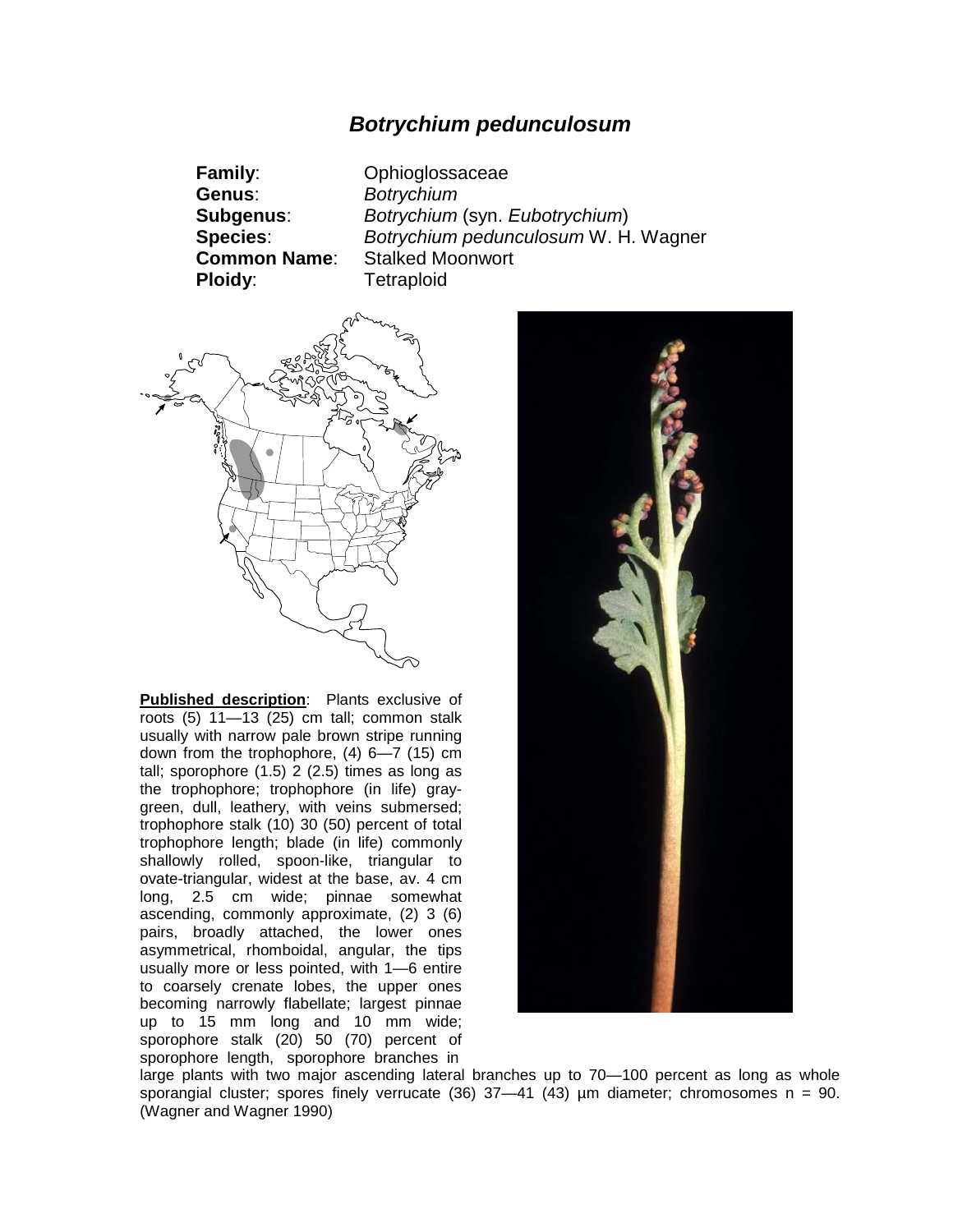## **Identification**

The name *Botrychium pedunculosum* refers to the unusually long trophophore stalk of this species. This is the only western twice-dissected moonwort in which the length of the stalk equals or exceeds the distance between the first two pinna pairs. Its strongly glaucous, bluish-green color, its more or less triangular trophophore blade, and the frequent presence of sporangia on the margins of its lower pinnae further distinguish *B. pedunculosum*. The common stalk usually possesses a distinctive reddish- to pinkish-brown stripe leading down from the trophophore base, but this character is also sometimes present in *B. hesperium* and *B. michiganense*, and is even more pronounced in the eastern species *B. matricariifolium*. It is not known to occur in the range of *B. matricariifolium*, but *B. pedunculosum* has recently been discovered in northern Quebec and its possible occurrence further south should be considered. It can be distinguished from *B. matricariifolium* by the more triangular outline of its trophophore blade, pinnae that are more rhomboidal in outline (a rectangle attached at one corner), and usual presence of sporangia on the lower pinnae.

All moonwort species occasionally produce supernumerary (extra) sporangia on the basal pair of trophophore pinnae, but only two, *B. ascendens* and *B. pedunculosum*, do it with such regularity in nearly all populations that it can be used as a taxonomic character. Even with these species it must be used with caution, and only at the population level, i.e., most (but not all) of the plants in the population possess the character. It is notoriously unreliable for identification of single individuals. Having said the above, *B. pedunculosum* is often striking in the degree to which supernumerary sporangia are produced, often, especially in sun grown plants, producing skeletonized lower pinna pairs. Conversely, plants in deep shade often produce no supernumerary sporangia at all.

## **Distribution**

*Botrychium pedunculosum* occurs in the Rocky Mountains from northeastern Oregon, northern Idaho and northwestern Montana northward to central British Columbia. It has disjunct occurrences in north-central Alberta, northeastern Quebec, in the Alaska peninsula, and in the Sierra Mountains west of Yosemite NP in California.

## **Habitat**

In the Rocky Mountains, *B. pedunculosum* occurs in mountain meadows, roadsides, brushy secondary woodlands, and open to closed canopy forests. The Quebec occurrence is at the base of a mountain scree slope. In Alaska it occurs in a moist meadow under tall forbs. In California *B. pedunculosum* occurs in small, well drained meadows on andesitic tuff in white fir forests at about 6,000ft.